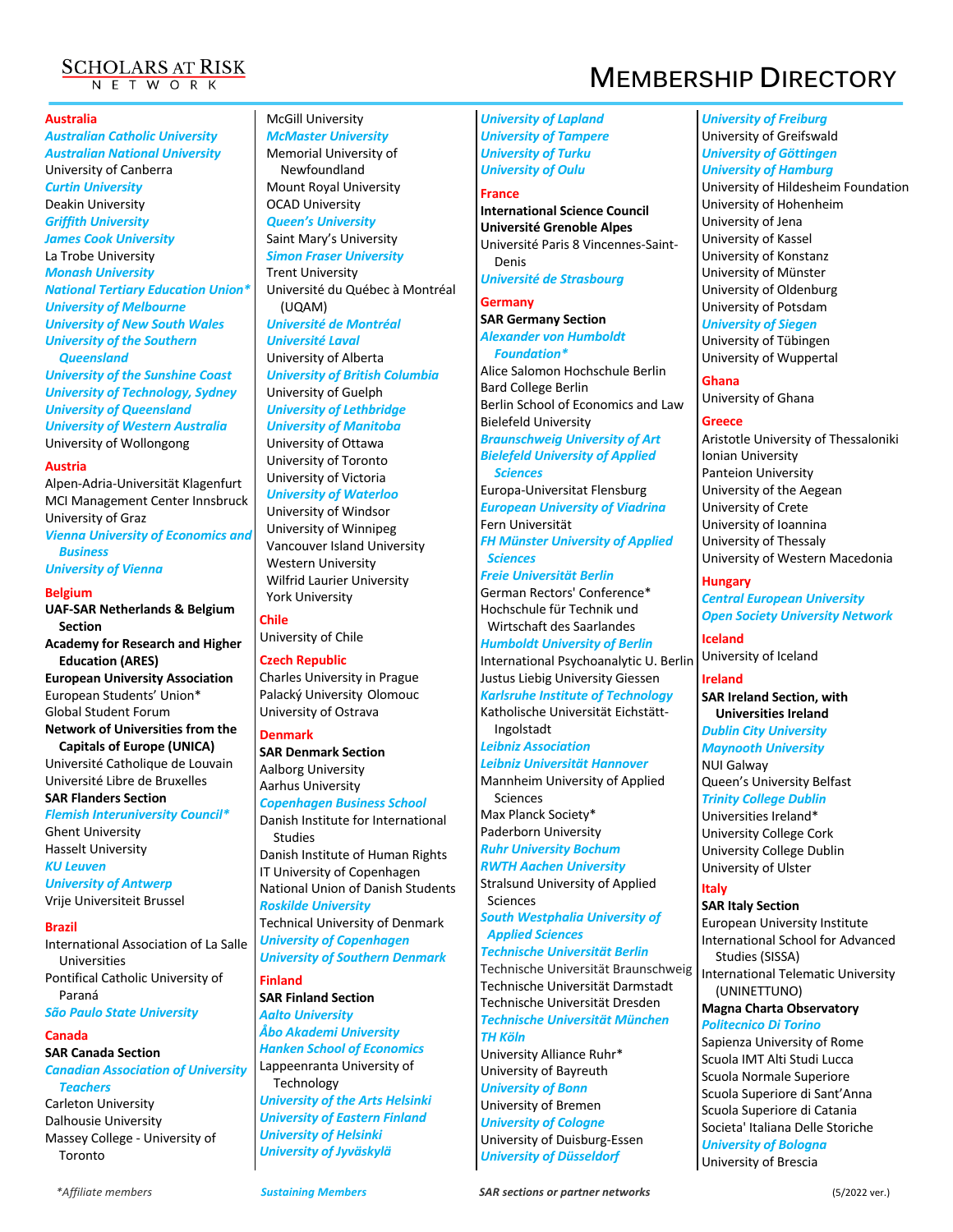University of Cagliari University of Florence University of Genoa University of Macerata University of Milan University of Milano Bicocca University of Naples Federico II University of Padova University of Pavia

#### *University of Pisa*

University of Piemonte University of Salento University of Siena University of Trento University of Trieste University of Turin University of Udine University of Urbino University of Venice University of Verona

**Iraq**

Sulaimani Polytechnic University

#### **Japan**

Okinawa Institute of Science and Technology

#### **Kenya**

African Network for Internationalization of Education\* Masinde Muliro University of Science and Technology

**Kyrgyzstan** American University of Central Asia

#### **Lithuania**

Belarusian Students' Association Belarusian Human Rights House\* Vilnius University

#### **Luxembourg**

*University of Luxembourg* 

#### **Mexico**

**Asociación Mexicana para la Educación Internacional** Universidad de Monterrey

#### **Netherlands**

**UAF-SAR Netherlands & Belgium Section**

*Delft University of Technology* Eindhoven University of Technology *European Association for International Education (EAIE)\** The Hague University of Applied

Sciences Hanze University of Applied Sciences, Groningen Hogeschool van Amsterdam

**International Migration, Integration and Social Cohesion (IMISCOE)** Leiden University Maastricht University

Network of Concerned Historians\* Radboud University Nijmegen

Stichting voor Vluchteling-Studenten (Foundation for Refugee Students) UAF\* Tilburg University University of Amsterdam *University of Groningen*

Utrecht University Vrije Universiteit Amsterdam Wageningen University

**New Zealand** New Zealand Tertiary Education Union\* Royal Society of New Zealand\* *University of Canterbury*

# **Norway**

# **SAR Norway Section**

*BI Norwegian Business School* Chr. Michelsen Institute MF Norwegian School of Theology Nord University Norwegian Association of Researchers\* Norwegian School of Sport Sciences Norwegian Students' & Academics' Int'l Assistance Fund (SAIH)\* Norwegian University of Life Sciences Norwegian University of Science & Technology, Trondheim *Oslo Metropolitan University*  Peace Research Institute Oslo

(PRIO) *University of Agder*

University of Bergen *University of Oslo* University of Stavanger *University of Tromso* University College of Southeast Norway

#### *VID Specialized University*

Westerdals - Oslo School of Arts, Communication and Technology *Western Norway University of* 

*Applied Sciences* **Palestine**

Hebron University

#### **Poland**

Jagiellonian University Jan Matejko Academy of Fine Arts Villa Decius Association\* Warsaw School of Economics

#### **Serbia**

University of Belgrade

**Sierra Leone** Fourah Bay College

#### **Slovakia**

Bratislava International School of Liberal Arts (BISLA) Bratislava Policy Institute\* Matej Bel University Pan-European University Pavol Jozef Šafárik University

University of Ss. Cyril and Methodius in Trnava

#### **Slovenia** University of Ljubljana

# **South Africa**

Durban University of Technology University of Cape Town University of Pretoria University of the Witwatersrand

### **Spain**

**Associació Catalana d'Universitats Públiques (ACUP) Compostela Group of Universities** Spanish National Research Council\* Universidad Complutense de Madrid University of Deusto University of Jaén

#### **Sweden**

**SAR Sweden Section** *Dalarna University Högskolan Kristianstad* Institute for Future Studies *Jönköping University* Karlstads Universitet *Karolinska Institutet Konstfack University College KTH Royal Institute of Technology Linköping University* Linnaeus University *Luleå University of Technology Lund University Malmö University Royal Swedish Academy of Letters, History and Antiquities Mid Sweden University* Örebro University Saco, Sveriges Akademikers Centralorganisation *Södertörn University* Stockholm School of Economics Stockholm University *Umeå University* University of Borås *University of Gävle University of Gothenburg* University of Skövde University West *Uppsala University* Sveriges lantbruksuniversitet Swedish Association of University Teachers and Researchers Swedish Defence University

#### **Switzerland**

**SAR Switzerland Section** Bern University of Applied Sciences (BFH) Collegium Helveticum Ecole Polytechnique Fédérale de Lausanne (EPFL) *Eastern Switzerland University of Applied Sciences (OST)*

#### *ETH Zurich*

Franklin University Switzerland Graduate Institute of International and Development Studies

# *Lucerne University of Applied Sciences and Arts HSLU*

*Paul Scherrer Institute PSI* **Swiss Academies of Arts and** 

**Sciences** *Swiss Federal Institute of Aquatic Sciences and Technology (Eawag)*

Swiss Federal Laboratories for Materials Science and Technology Empa

Swiss Federal University for Vocational Education and Training EHB / SFUVET

#### *Swissuniversities*

Thurgau University of Teacher Education (PHTG) Università della Svizzera italiana University of Applied Sciences and Arts Northwestern Switzerland University of Applied Sciences and Arts of Southern Switzerland **SUPSI** University of Applied Sciences and Arts of Western Switzerland University of Applied Sciences of the Grisons *University of Basel University of Bern University of Fribourg University of Genève University of Lausanne* University of Lucerne *University of Neuchâtel University of St.Gallen* University of Teacher Education BEJUNE University of Teacher Education of Grisons PHGR University of Teacher Education Lucerne PH Lucerne University of Teacher Education in Special Needs HfH University of Teacher Education, State of Vaud HEP Vaud *University of Teacher Education Zug PH Zug University of Zurich Zurich University of Applied Sciences (ZHAW)* Zurich University of Teacher Education PHZH Zurich University of the Arts ZHdK

#### **Tunisia**

Syndicate of Union Movement of Tunisian University Teachers (IJABA)\*

#### **United Kingdom**

**Cara-SAR UK Universities Network** Abertay University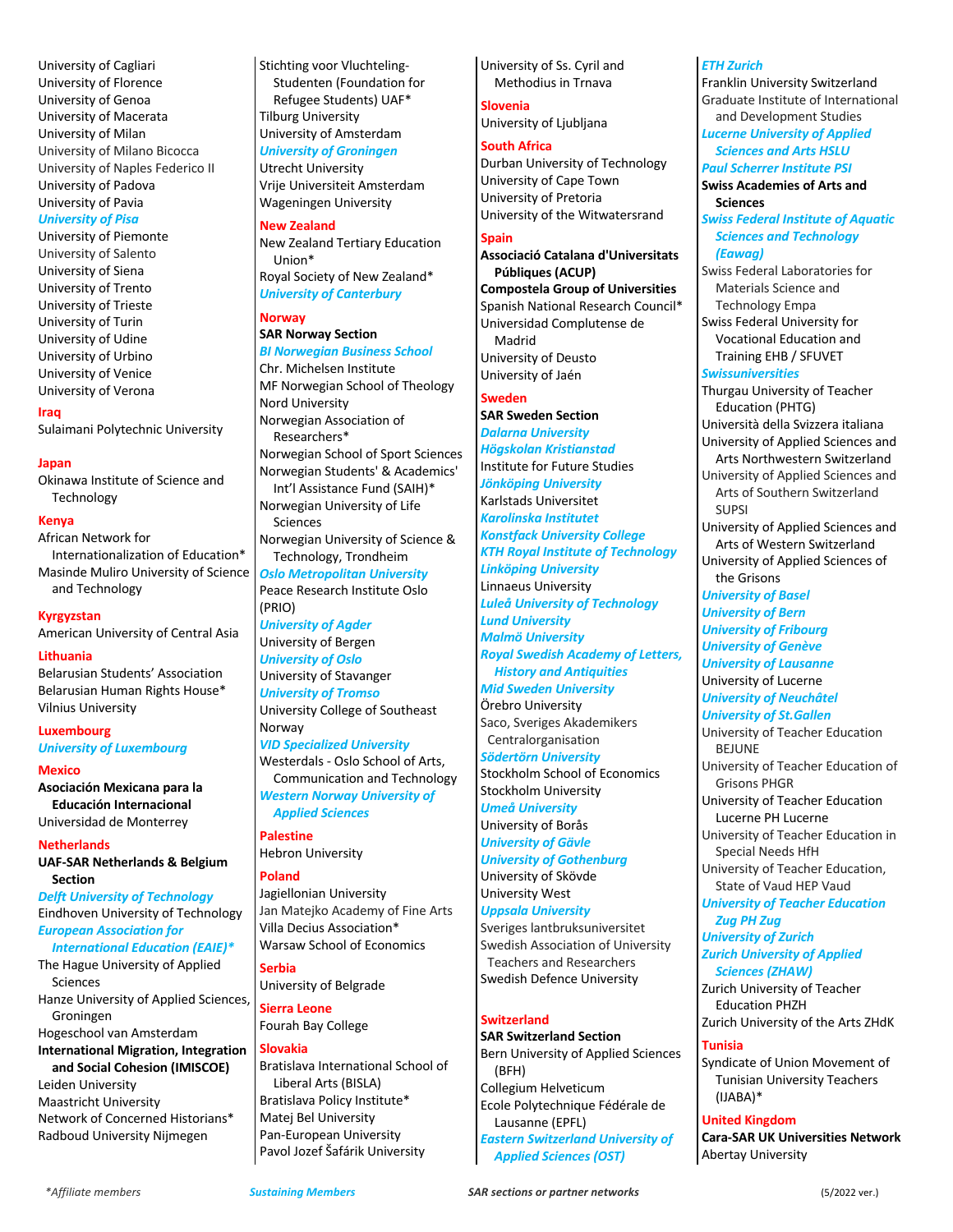Aston University Bath Spa University Birkbeck College Brunel University Canterbury Christ Church University Cardiff University Central School of Speech and Drama City & Guilds of London Art School City University Courtauld Institute of Art Coventry University De Montfort University Edinburgh Napier University European Association of Social Anthropologists\* Glasgow Caledonian University Glasgow School of Art Glyndŵr University Goldsmiths, University of London Goodenough College Heriot Watt University Heythrop College, University of London Imperial College, London Institute of Education Keele University King's College London Kingston University Leeds Beckett University Liverpool Hope University Liverpool John Moores University Liverpool School of Tropical Medicine London Business School London Metropolitan University London School of Economics London School of Hygiene & Tropical Medicine London South Bank University Loughborough University Manchester Metropolitan University Middlesex University Newcastle University Newman University Nottingham Trent University Open University Oxford Brookes University Plymouth University Queen Margaret University Queen Mary, University of London Queen's University Belfast Ravensbourne University Regent's University Royal Holloway, University of London Sheffield Hallam University SOAS, University of London Southampton Solent University

Staffordshire University Universities UK\* University College London University of Aberdeen University of the Arts London

University of Bath University of Bedfordshire University of Birmingham University of Bournemouth University of Bradford University of Brighton University of Bristol University of Buckingham University of Cambridge University of Central Lancashire University of Chester University of Chichester University of Cumbria University of Dundee University of Durham University of East London *University of Edinburgh* University of Edinburgh University of Essex University of Exeter University of Glasgow University of Greenwich University of Hertfordshire University of Huddersfield University of Kent University of Lancaster University of Leeds

University of Leicester University of Lincoln University of Liverpool University of London University of Manchester University of Northampton University of Nottingham University of Oxford University of Portsmouth University of Reading University of Roehampton University of Salford University of Sheffield University of South Wales University of Southampton University of St. Andrews University of Stirling University of Strathclyde University of Sunderland University of Surrey University of Sussex University of Ulster University of Warwick University of the West of England University of the West of Scotland University of Westminster University of Winchester University of Wolverhampton University of Worcester University of York York St John University

#### **United States** Arizona

# *Arizona State University*

**Consortium for North American Higher Education Collaboration** Middle East Studies Association\*

#### Arkansas

University of Arkansas, Fayetteville

### California

American Statistical Association\* Chapman University *California Institute of Technology* San Diego State University *Stanford University University of California, Berkeley University of California, Davis* University of California, Irvine *University of California, Los Angeles*

University of California, Merced University of California, Riverside *University of California, San Diego* University of California, Santa Barbara

*University of California, San Francisco*

*University of California, Santa Cruz* University of Southern California

# Colorado *Metropolitan State University of Denver*

University of Colorado, Boulder Connecticut

Fairfield University University of Connecticut Wesleyan University *Yale University*

Delaware American Philosophical Association\*

District of Columbia AAAS Science & Human Rights Coalition\* American Chemical Society\* American Educational Research Association\* American Historical Association\* American Political Science Association\* American Psychological Association\* American Sociological Association\* *Georgetown University* Florida

#### *Eckerd College* Florida Atlantic University Florida International University Miami Institute for the Social Sciences *University of Florida*

Georgia

# *Emory University*

Hawai'i University of Hawai'i Manoa

Illinois Benedictine University Dance Studies Association\* DePaul University Illinois Wesleyan University *Northwestern University University of Chicago University of Illinois Chicago University of Illinois at Urbana-Champaign*

#### Indiana

Indiana University-Purdue University Indianapolis

Kroc Institute for International Peace Studies, Notre Dame

Iowa *Grinnell College*

University of Iowa Kentucky

University of Louisville

Louisiana Tulane University *Xavier University of Louisiana*

Maine Bates College Bowdoin College

**Maryland** *American Physical Society \** Committee of Concerned Scientists\* International Society for Third-Sector Research\*

*Johns Hopkins University* University of Baltimore

**Massachusetts** Amherst College Boston College Boston University Brandeis University Clark University Endicott College Harvard University *Massachusetts Institute of* 

*Technology* Tufts University University of Massachusetts, Amherst

*Wellesley College* Wheaton College Williams College

Michigan Association for Asian Studies\* Grand Valley State University University of Michigan

Minnesota Carleton College *Macalester College* University of Minnesota, Twin Cities

Mississippi Shakespeare Association of America\* *University of Mississippi*